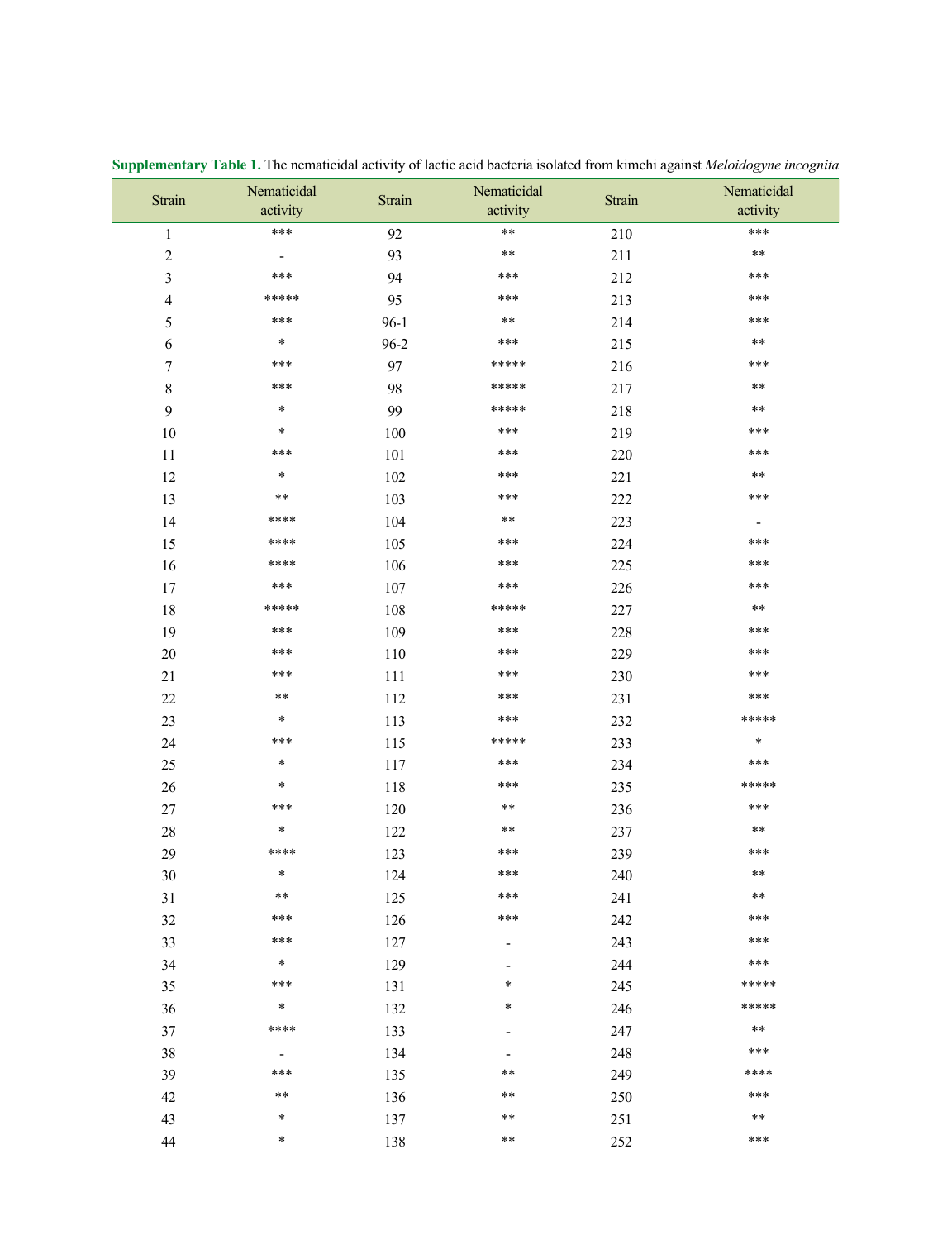| 45     | $\overline{\phantom{a}}$     | 139-1     | **     | 253       | ***                      |
|--------|------------------------------|-----------|--------|-----------|--------------------------|
| 46     | -                            | 139-2     | $\ast$ | 254       | ***                      |
| $47\,$ | ***                          | $140 - 1$ | ***    | 255       | **                       |
| 48     | ***                          | $140 - 2$ | ***    | 256       | ***                      |
| 49     | $***$                        | 141       | $***$  | 257       | ***                      |
| 50     | $\qquad \qquad \blacksquare$ | 142       | **     | 258       | $***$                    |
| 51     | $\qquad \qquad \blacksquare$ | 143       | $\ast$ | 259       | **                       |
| 52     | $\ast$                       | 144       | $\ast$ | 260       | ****                     |
| 54     | ****                         | 145       | ***    | 263       | $***$                    |
| 55     | ***                          | 146       | ***    | 264       | ***                      |
| 56     | $\ast$                       | 147       | $***$  | 265       | ***                      |
| 57     | $\ast$                       | 148       | $\ast$ | 266       | ***                      |
| 58     | $\overline{a}$               | 150       | **     | 269       | **                       |
| 59     | $\overline{a}$               | 151       | $\ast$ | 270       | ***                      |
| 61     | $\ast$                       | 153       | **     | 271       | ***                      |
| 62     | $\ast$                       | 155       | $\ast$ | $272\,$   | ***                      |
| 64     | $\ast$                       | 156       | ***    | $273 - 1$ | ***                      |
| 66     | $\overline{\phantom{a}}$     | 157       | $\ast$ | $273 - 2$ | ***                      |
| 67     | **                           | 158       |        | 274       | ***                      |
| 68     | **                           | 159       | **     | 275       | $\overline{\phantom{a}}$ |
| 69     | $\ast$                       | 161       | ***    | 276       | **                       |
| 71     | **                           | 163       | ***    | 277       | **                       |
| $72\,$ | ****                         | 165       | ***    | 278       | ***                      |
| 73     | $\ast$                       | 166       | ***    | 280       | ***                      |
| $78\,$ | $\overline{\phantom{a}}$     | 167       | ***    | 281       | ***                      |
| 79     | $***$                        | 168       | $***$  | 282       | *****                    |
| $81\,$ | ***                          | 169       | ***    | 283       | ***                      |
| 82     | ***                          | 170       | $***$  | 284       | ***                      |
| 83     | $***$                        | 171       | ***    | 285       | ***                      |
| 84     | ***                          | 172       | ***    | 286       | ***                      |
| 85     | ***                          | 173       | ***    | 287       | ***                      |
| 86     | $\ast$                       | 174       | $\ast$ | 288       | **                       |
| 87     | ***                          | $175 - 1$ | **     | 289       | ***                      |
| $88\,$ | ***                          | 175-2     | ***    | 290       | ***                      |
| 89     | ***                          | 176       | ***    | 291       | *****                    |
| $90\,$ | $***$                        | 177       | ***    | 292       | ****                     |
| 91     | *****                        | 178       | ***    | 293       | *****                    |

-, No nematode mortality; \*, 20-40% nematode mortality; \*\*, 40-60% nematode mortality; \*\*\*, 60-80% nematode mortality; \*\*\*\*, 80-90% nematode mortality; \*\*\*\*, 80-